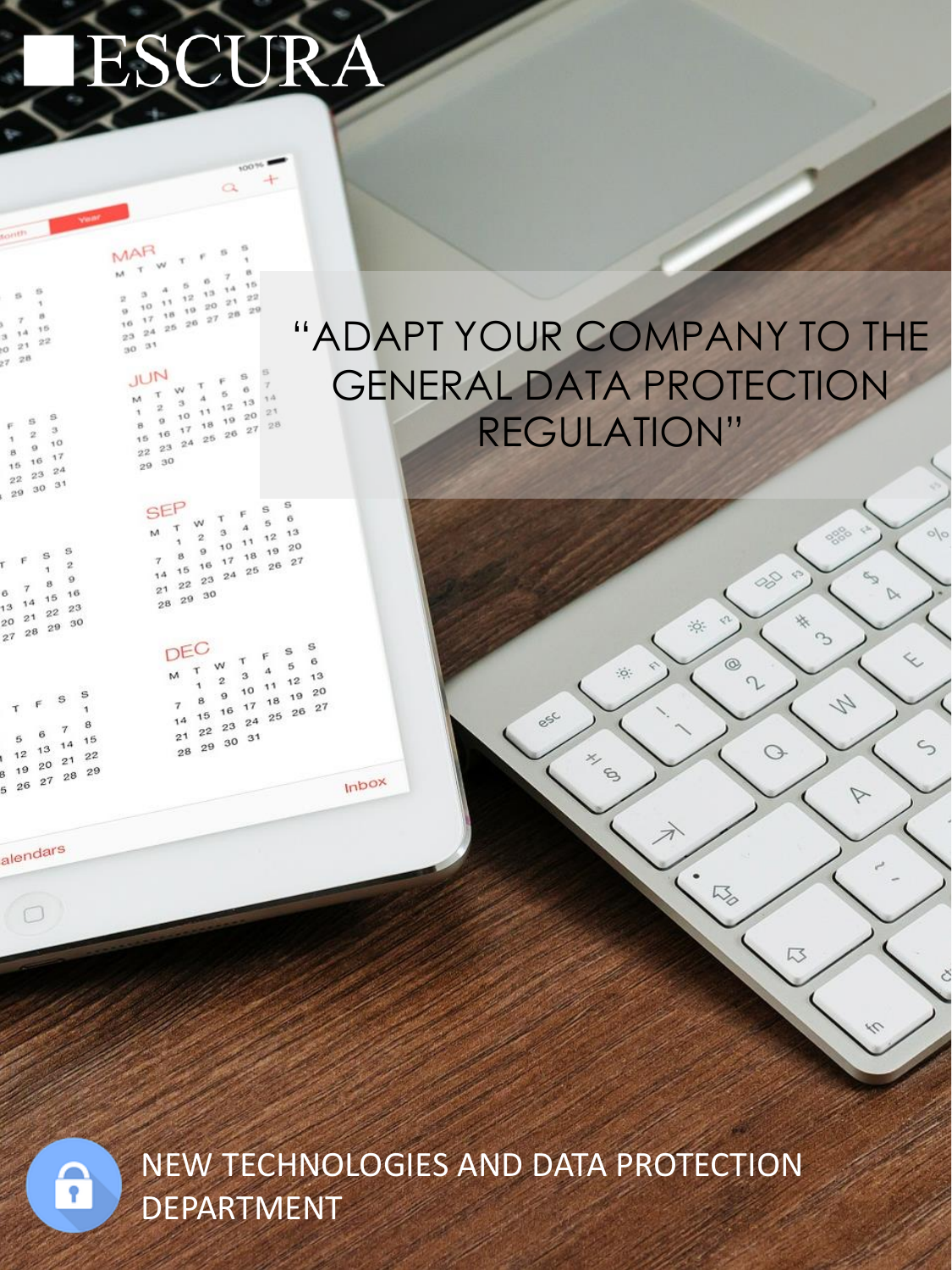

### New Technologies and Data Protection Department

The Department of New Technologies provides professional services to adapt your company to the European Regulation on Data Protection and the Law on the Information Society and Electronic Commerce (LSSICE).

Escura has extensive experience in the area of Data Protection since the approval of the Organic Law on Data Protection (15/1999 of December 13) and Royal Decree 1720/2007 that develops said Law. The professionals of our Law Firm are fully prepared for the implementation of the General Data Protection Regulation and the new Organic Law 3/2018 on the Protection of Personal Data and guarantee of digital rights.

For more information about the services you can contact us through our contact telephone 93 494 01 31, or via email at [escura@escura.com](mailto:escura@escura.com).

Yours faithfully,

#### **BUFETE ESCURA**

New Technologies and Data Protection Department

Las últimas noticias del sector en nuestro blog: <https://blog.escura.com/category/proteccion-datos/>

Conozca nuestro departamento de Protección de Datos en: [www.escura.com/es/proteccion-de-datos](http://www.escura.com/es/proteccion-de-datos)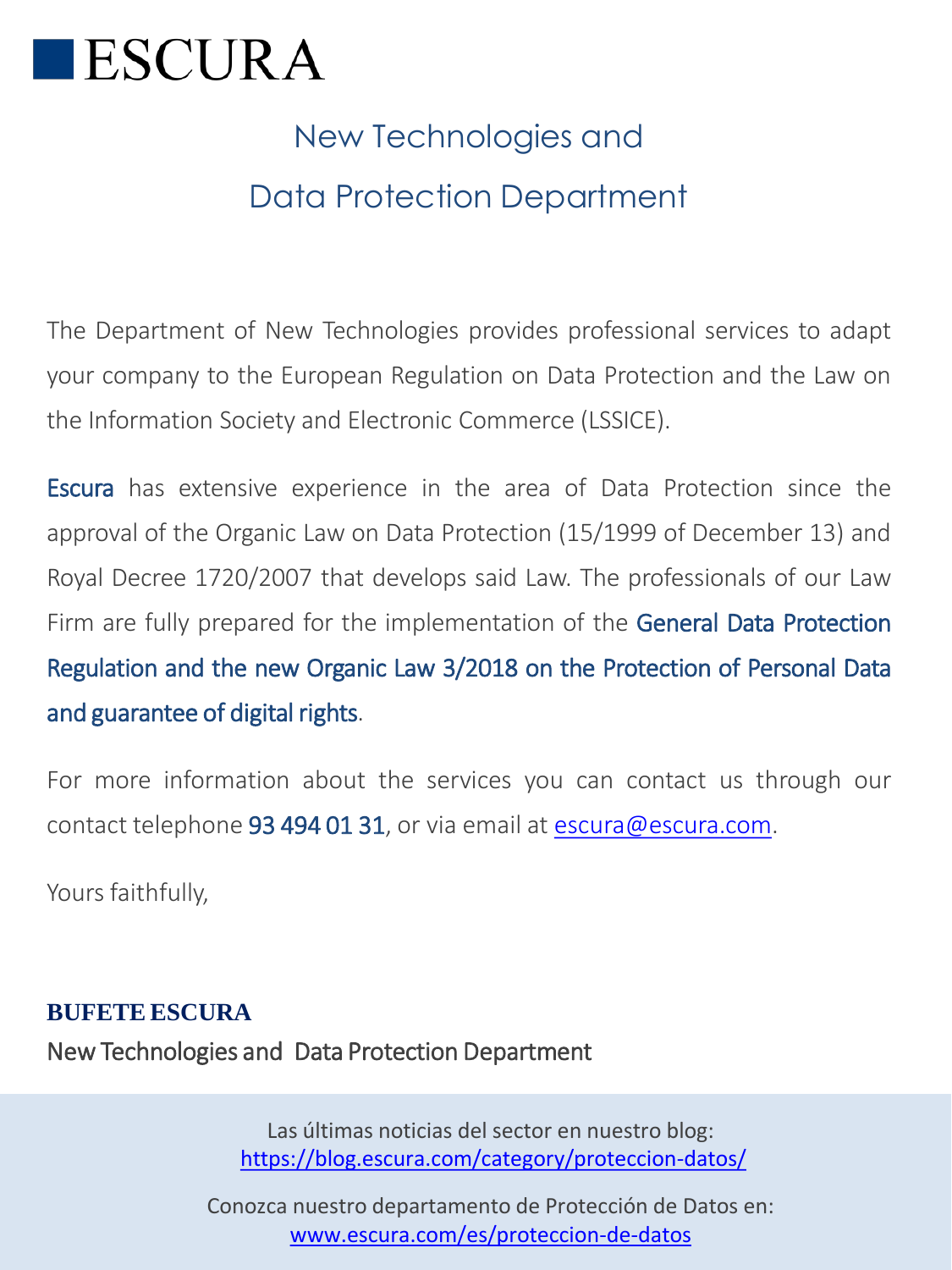## ESCURA

#### Data Protection Services IMPLEMENTATION OF THE GDPR AND LOPDGDD



LAW ON THE INFORMATION SOCIETY AND ELECTRONIC COMMERCE (LSSICE).

Consultancy **Adaptation of** web pages

Terms and **Conditions** 

**Electronic** comunications "spam"